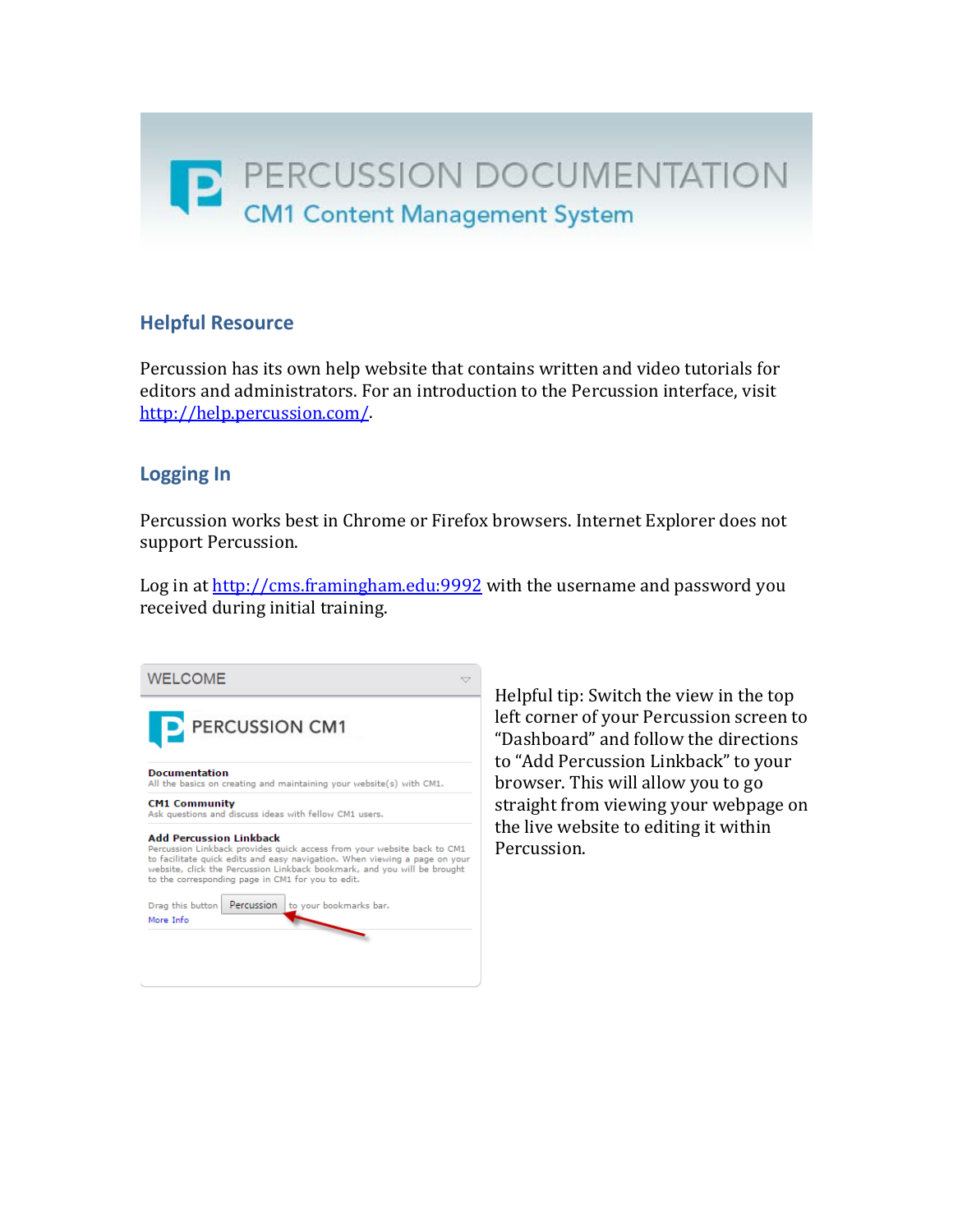## **Creating A Page**

- 1. Switch the view in the top left corner of your Percussion screen to "Editor."
- 2. Navigate to your folder by single clicking on "Sites," then "Framingham," and so forth.

|                   | 1 item              | 10 items                | 14 items                                         |
|-------------------|---------------------|-------------------------|--------------------------------------------------|
| <b>Sites</b><br>H | $F_{TT}$ Framingham | about-fsu<br><b>SA</b>  | $\rightarrow$ accessibility                      |
| Assets            |                     | $\rightarrow$ academics | $\mathbb{R}_{\geq 0}$ administration-and-finance |
| Design<br>w       |                     | admissions-and-aid      | board-of-trustees                                |
| Search<br>Q.      |                     | $\frac{1}{2}$ alumni    | s campus-construction                            |
|                   |                     | $\rightarrow$ roles     | $\mathbb{R}_{\geq 0}$ enrollment-and-student-d   |
|                   |                     | $\rightarrow$ search    | facilities                                       |
|                   |                     | advertising their       | $\overline{\phantom{a}}$                         |

- 3. Select your folder, then navigate to the upper right-hand tool bar and choose the icon to add a page.  $\Box$
- 4. Select the template for "Interior Page Template"
- 5. Fill in the "Display Title" field with the name of the page. The "File Name" field will automatically populate.
- 6. Click "Save."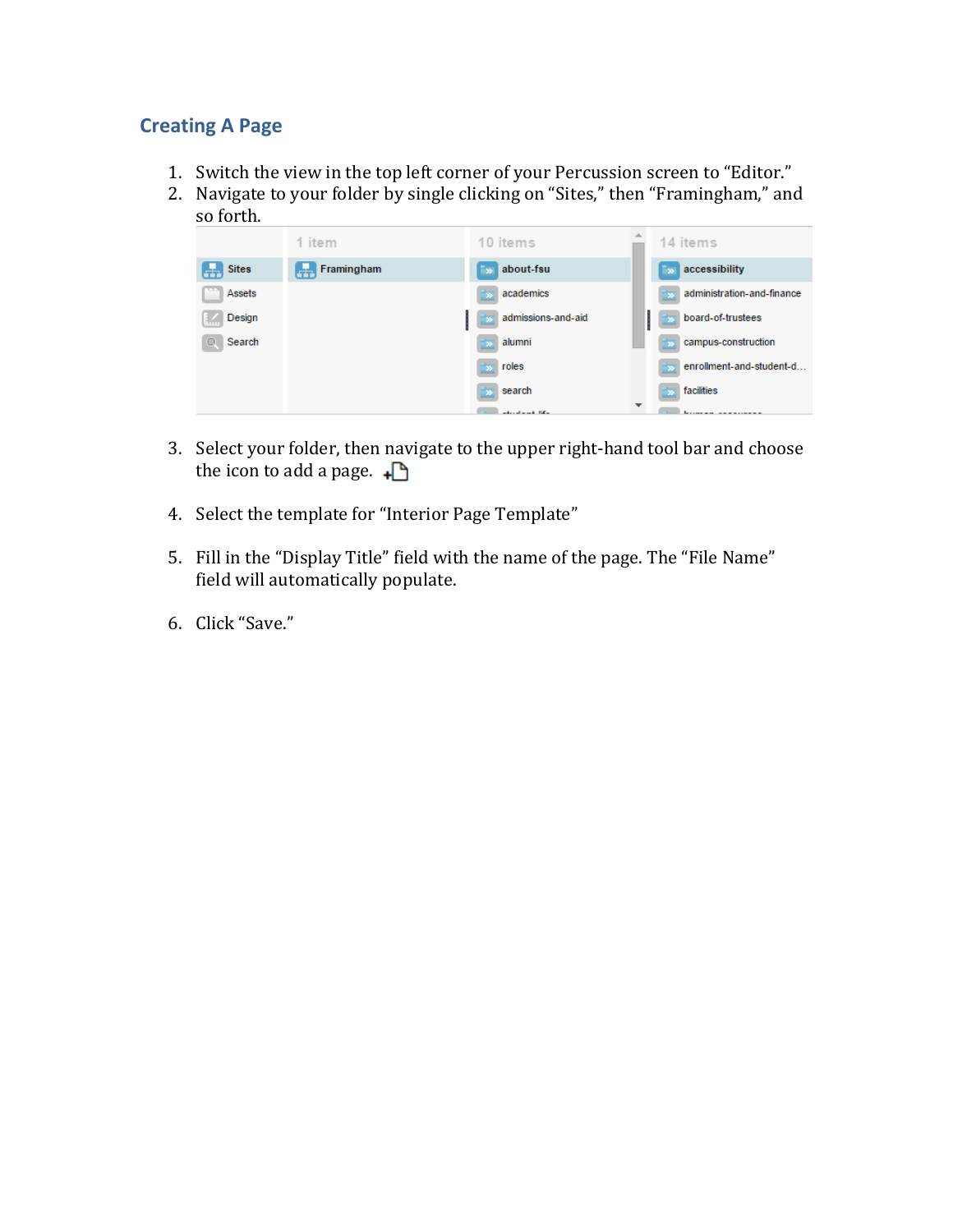## **Editing A Page**

- 1. Make sure you are in the "Editor" view in the top left of your Percussion screen
- 2. Navigate to your folder by single clicking on "Sites," then "Framingham," and so forth. Then double click on the page that you want to edit.
- 3. Choose "Edit." Viewing Page: test-page **Status: Draft** CLOSE  $FEDIT$
- 4. Make sure you are in the "Content" tab below the Finder window.
- 5. Click on the widget or block that you would like to edit, then select the pencil icon.
- 6. Save your changes.



- 7. When you are finished with a page, always either CLOSE or SUBMIT. If you navigate away from a page without closing or submitting, the page will become locked to other editors.
- 8. After submitting, if you are ready to publish your page, double click the page again and go in to Edit. You should now see the "Approve" button where you previously clicked "Submit." Choosing "Approve" will send your page into the queue for publishing.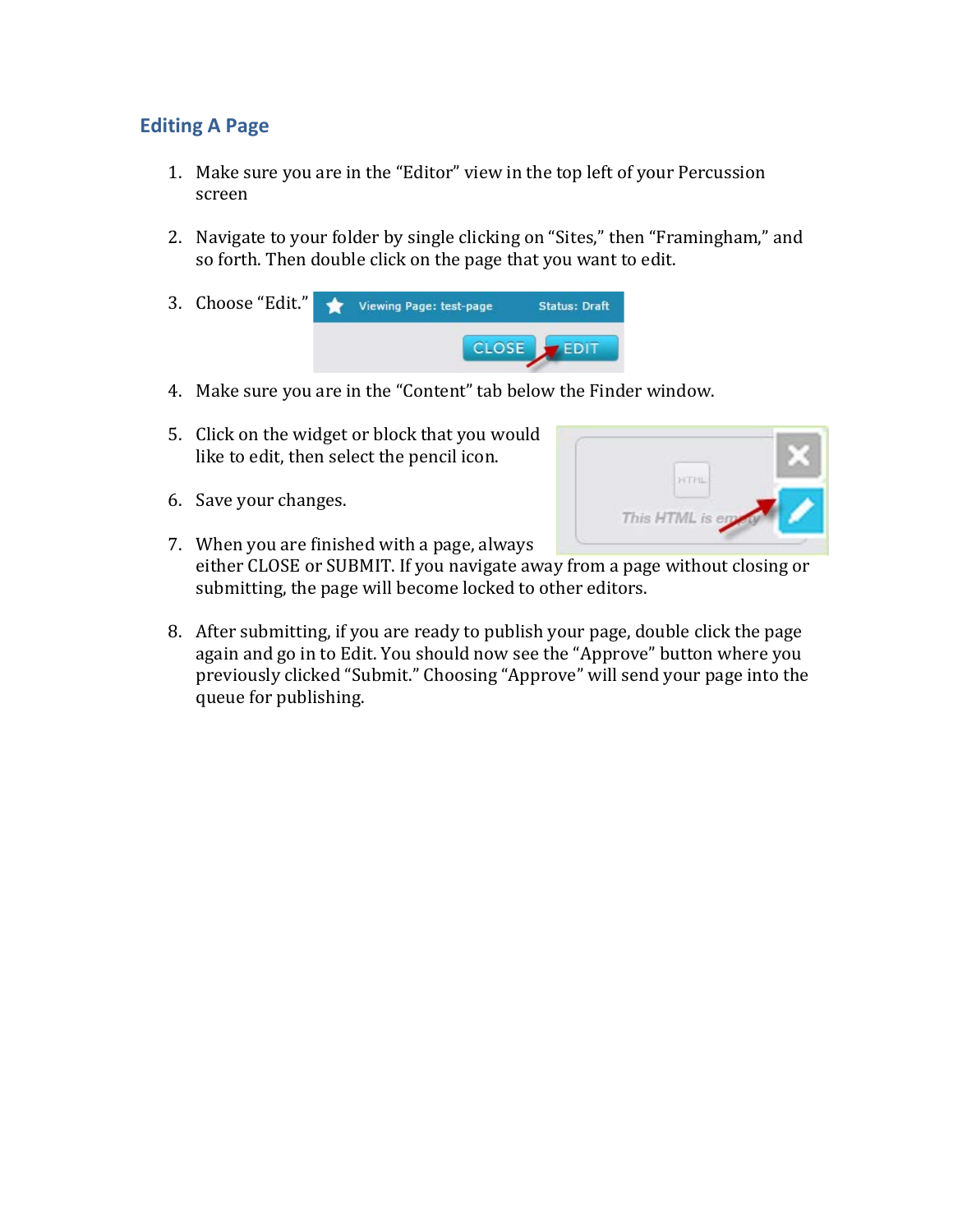#### **Inserting A Link**

- 1. In the text editor of the widget, highlight the text that you want to link.
- 2. Click on the chain icon in the WYSIWYG, or choose "Insert," then "Insert Link."
- 3. If you are linking to any page or document within the Framingham.edu site, use the folder search icon to navigate to the page within Percussion. If you are linking to an external website, paste the URL in the URL field.

| <b>Insert link</b> |      |           |
|--------------------|------|-----------|
| Url                |      | $\bullet$ |
| Target             | None |           |
| Title              |      |           |

- 4. If you are linking to a PDF or an external website, change the Target to "New Window."
- 5. Add a title that describes the page or document to which you are linking.
- 6. Click "OK" and "Save" your changes if you are done editing the widget text.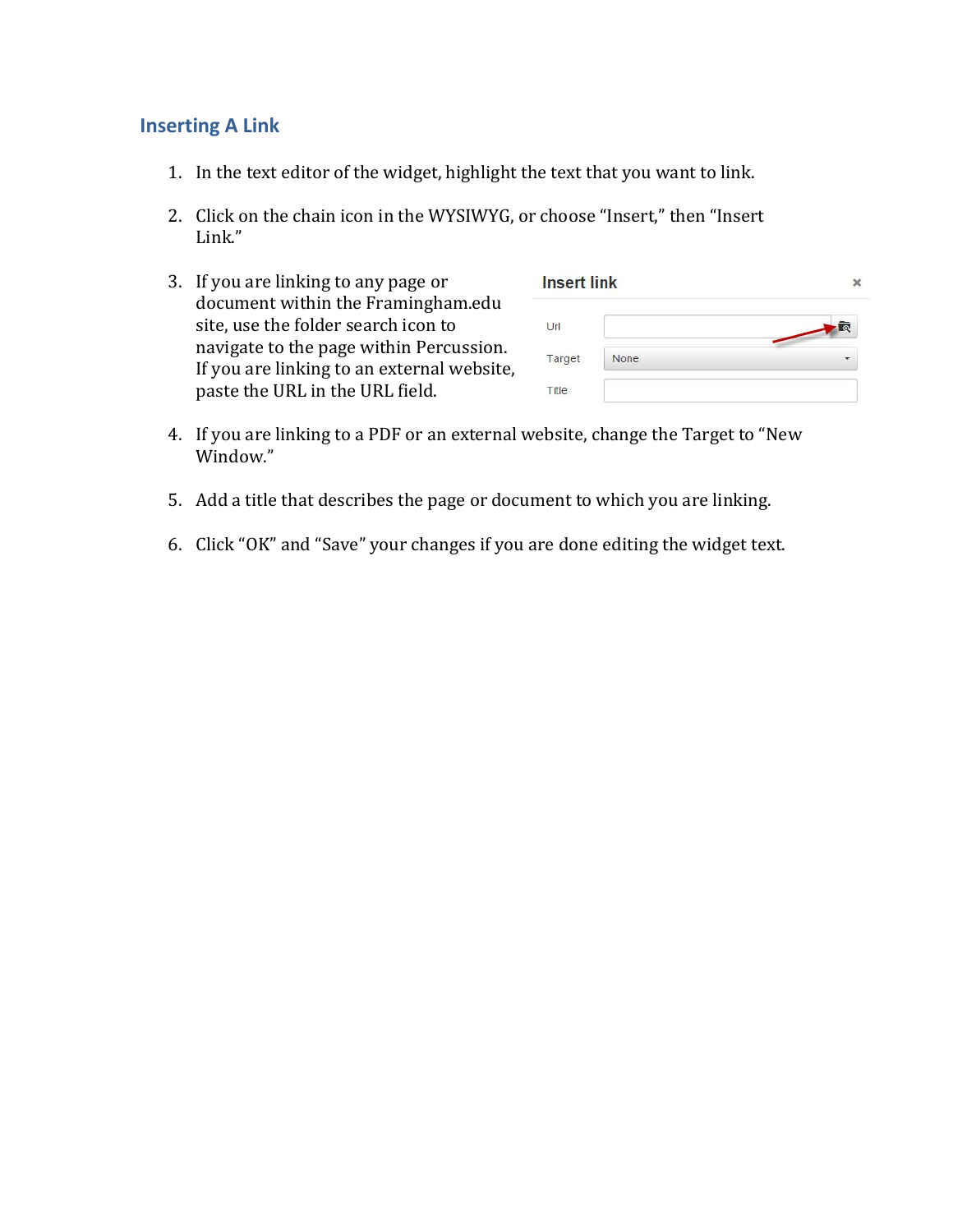#### **Uploading Assets**

Assets should be PDF documents or JPG images. To save a Word document as a PDF, open your document and click "File," then "Save As Adobe PDF."

- 1. Save your PDF or image to your desktop following the naming convention of all lowercase letters and no spaces (Ex. spring-courses-2015).
- 2. In the Finder window, single click "Assets", then "Uploads," and navigate to your area's PDFs or Images folder.
- 3. Click on either PDFs or Images, depending on your asset type, then click the Add Asset icon in the top right of your Percussion screen.



- 4. Use the gray arrows to scroll through the Asset Types and select either "File" or "Image."
- 5. Click "Next."
- 6. Click "Choose File" and browse through your desktop to select your PDF or image.
- 7. Fill in the "Link Text" field. This text will appear when someone hovers over a link to your document or image on the website.
- 8. Click "Save," then click on the down arrow next to the Submit button, and choose "Approve." You must APPROVE your assets or they will not be published.